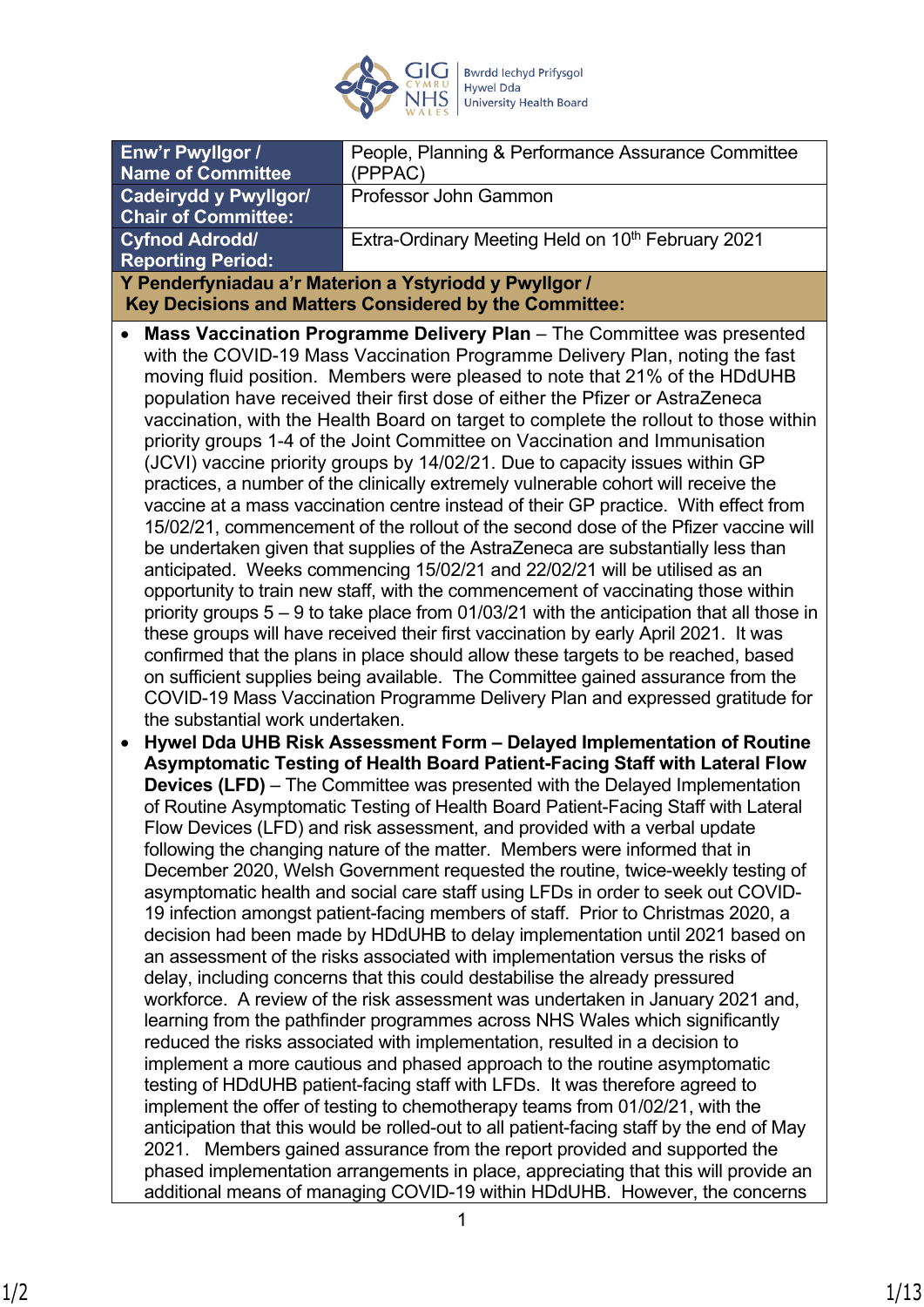

of Members were noted in terms of the gains to be derived from the routine testing against the efforts required, which on the evidence so far will produce very few positive COVID-19 cases (less than 1%) with the sensitivity of the test raising the risk of false negative results.

**Materion y mae angen Ystyriaeth neu Gymeradwyaeth Lefel y Bwrdd are u cyfer / Matters Requiring Board Level Consideration or Approval:**

• None.

**Risgiau Allweddol a Materion Pryder /Key Risks and Issues/ Matters of Concern:**

 **Hywel Dda UHB Risk Assessment Form – Delayed Implementation of Routine Asymptomatic Testing of Health Board Patient-Facing Staff with Lateral Flow Devices (LFD)** – concerns in regard to the effort required with the implementation of routine testing of Health Board patient-facing staff with LFDs given the little benefit that will be derived.

**Busnes Cynlluniedig y Pwyllgor ar gyfer y Cyfnod Adrodd Nesaf / Planned Committee Business for the Next Reporting Period: Adrodd yn y Dyfodol / Future Reporting:**

In addition to the items scheduled to be reviewed as part of the Committee's work programme, following up progress of the various actions identified above will be undertaken.

**Dyddiad y Cyfarfod Nesaf / Date of Next Meeting:**

25<sup>th</sup> February 2021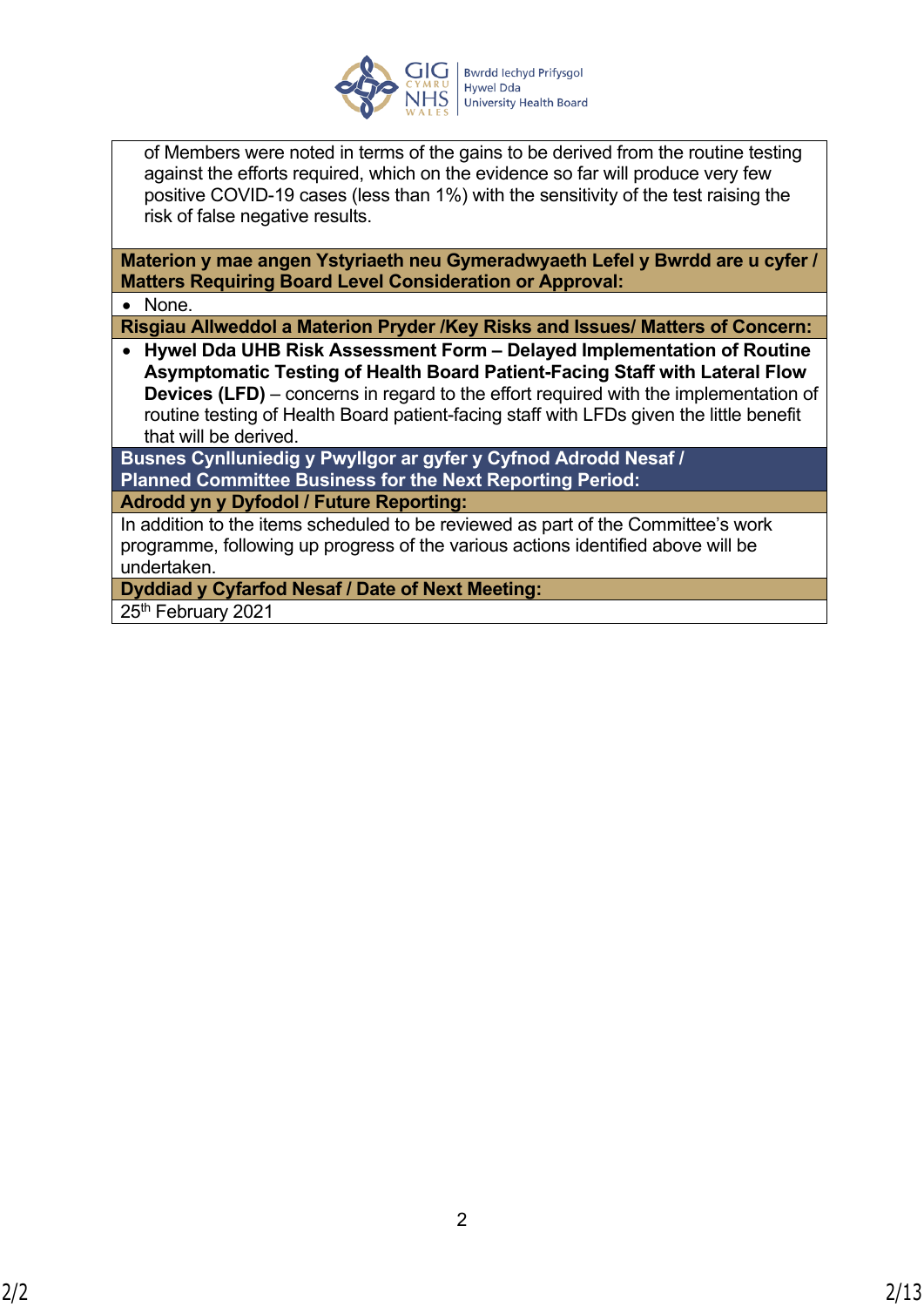

| Enw'r Pwyllgor /                                                                                                                                     | People, Planning & Performance Assurance Committee                                                                                                              |  |  |  |  |
|------------------------------------------------------------------------------------------------------------------------------------------------------|-----------------------------------------------------------------------------------------------------------------------------------------------------------------|--|--|--|--|
| <b>Name of Committee</b>                                                                                                                             | (PPPAC)                                                                                                                                                         |  |  |  |  |
| <b>Cadeirydd y Pwyllgor/</b>                                                                                                                         | Professor John Gammon                                                                                                                                           |  |  |  |  |
| <b>Chair of Committee:</b>                                                                                                                           |                                                                                                                                                                 |  |  |  |  |
| <b>Cyfnod Adrodd/</b><br><b>Reporting Period:</b>                                                                                                    | Meeting Held on 25th February 2021                                                                                                                              |  |  |  |  |
|                                                                                                                                                      | Y Penderfyniadau a'r Materion a Ystyriodd y Pwyllgor /                                                                                                          |  |  |  |  |
|                                                                                                                                                      | Key Decisions and Matters Considered by the Committee:                                                                                                          |  |  |  |  |
|                                                                                                                                                      | Annual Review of PPPAC Terms of Reference – The Terms of Reference were                                                                                         |  |  |  |  |
|                                                                                                                                                      | amended to include reference to recognising the work of staff through staff                                                                                     |  |  |  |  |
|                                                                                                                                                      | stories; the additionality of working groups feeding into PPPAC; the inclusion of a                                                                             |  |  |  |  |
|                                                                                                                                                      | "people" sub-committee; and consideration of the membership. The revised                                                                                        |  |  |  |  |
|                                                                                                                                                      | Terms of Reference (attached for ratification) were approved under Chair's                                                                                      |  |  |  |  |
| Action.                                                                                                                                              |                                                                                                                                                                 |  |  |  |  |
|                                                                                                                                                      | Self-Assessment of Committee Effectiveness Questionnaire 2020/21 - The                                                                                          |  |  |  |  |
|                                                                                                                                                      | Committee received the draft self-assessment questionnaire and agreed the                                                                                       |  |  |  |  |
| suggested template, with the addition of a COVID-19 related question.                                                                                |                                                                                                                                                                 |  |  |  |  |
|                                                                                                                                                      | Workforce & Organisational Development Update - The Committee received                                                                                          |  |  |  |  |
| an update relating to the work undertaken by the Workforce & Organisational<br>Development teams in response to the COVID-19 pandemic in addition to |                                                                                                                                                                 |  |  |  |  |
|                                                                                                                                                      | providing business as usual, together with the wellbeing dashboard. The                                                                                         |  |  |  |  |
|                                                                                                                                                      | Committee noted the pressures upon the Occupational Health team receiving                                                                                       |  |  |  |  |
|                                                                                                                                                      | assurance on the mitigation actions in place, commended the work undertaken in                                                                                  |  |  |  |  |
|                                                                                                                                                      | regard to the apprenticeship academy recognising its significance, and welcomed                                                                                 |  |  |  |  |
|                                                                                                                                                      | the approval of a £242,000 bid to support staff wellbeing.                                                                                                      |  |  |  |  |
| Integrated Performance Assurance Report (IPAR) - The Committee received the<br>$\bullet$                                                             |                                                                                                                                                                 |  |  |  |  |
|                                                                                                                                                      | IPAR for Month 10 (2020/21), noting both the improving and the deteriorating trends                                                                             |  |  |  |  |
|                                                                                                                                                      | in performance. The Chair acknowledged the work undertaken by the Performance                                                                                   |  |  |  |  |
|                                                                                                                                                      | Team including the addition of further information requested following the Board                                                                                |  |  |  |  |
|                                                                                                                                                      | Seminar in December 2020, and commended the inclusion of statistical process                                                                                    |  |  |  |  |
|                                                                                                                                                      | control (SPC) charts to better understand the narrative. The positive stroke                                                                                    |  |  |  |  |
|                                                                                                                                                      | performance was commended, however concerns were expressed in regard to the                                                                                     |  |  |  |  |
|                                                                                                                                                      | in-month increase for patients waiting over 8 weeks for a diagnostic test. The<br>Committee received assurance on the actions in place to address this with the |  |  |  |  |
|                                                                                                                                                      | anticipation that these will impact by the next reporting period.                                                                                               |  |  |  |  |
|                                                                                                                                                      | Report on the Discretionary Capital Programme (DCP) 2020/21 & Capital                                                                                           |  |  |  |  |
|                                                                                                                                                      | Governance Update - The Committee received the DCP 2020/21 & Capital                                                                                            |  |  |  |  |
|                                                                                                                                                      | Governance update report, setting out the position with regard to the approved                                                                                  |  |  |  |  |
|                                                                                                                                                      | division of the available discretionary capital funding for the financial year 2020/21,                                                                         |  |  |  |  |
|                                                                                                                                                      | changes to the capital programme since 17 <sup>th</sup> December 2020 and additional                                                                            |  |  |  |  |
|                                                                                                                                                      | allocations received from WG, the context within which the DCP for 2021/22 is                                                                                   |  |  |  |  |
|                                                                                                                                                      | being developed, and the capital schemes governance update. The Committee's                                                                                     |  |  |  |  |
|                                                                                                                                                      | attention was drawn to key highlights within the report. Concerns were raised in                                                                                |  |  |  |  |
|                                                                                                                                                      | regard to the lack of investment for the Pond Street/Penlan project, with the                                                                                   |  |  |  |  |
|                                                                                                                                                      | Committee noting that a review is being undertaken and that whilst the transfer<br>from Pond Street to Penlan remains the most appropriate solution, should     |  |  |  |  |
|                                                                                                                                                      | services remain in Pond Street, then the infrastructure would be enhanced.                                                                                      |  |  |  |  |
|                                                                                                                                                      | Concerns were also raised in regard to the Women & Children's Phase II project's                                                                                |  |  |  |  |
|                                                                                                                                                      | increasingly deteriorating position in terms of the risks posed to HDdUHB                                                                                       |  |  |  |  |
|                                                                                                                                                      | 1                                                                                                                                                               |  |  |  |  |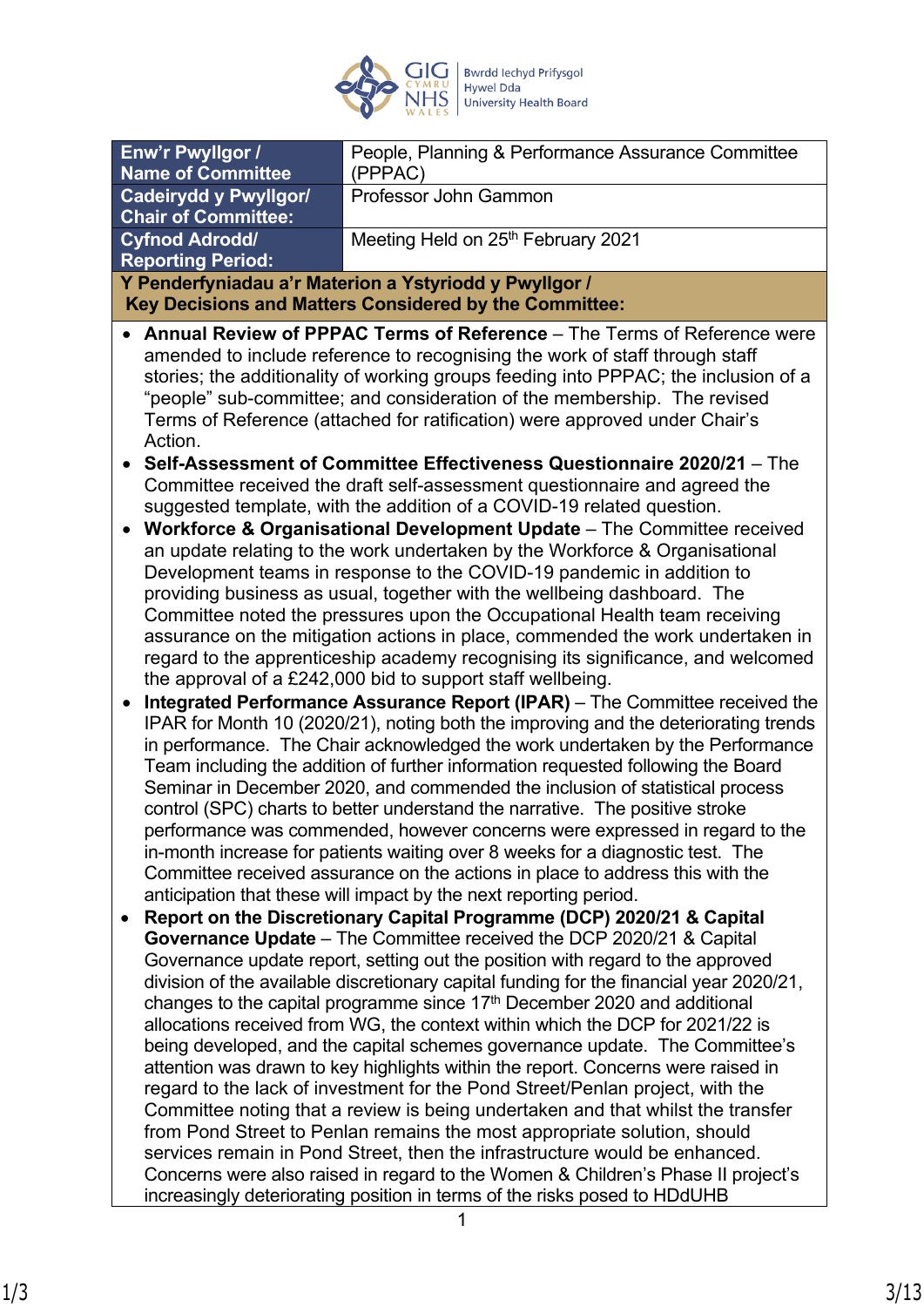

associated with Interserve's inability to provide a level of confidence in terms of timelines, and Members noted that regular reviews are being undertaken with formal timelines presented, however confidence is low in regard to whether these would be achieved. Whilst acknowledging the deteriorating position in terms of the continued red RAG-rated capital schemes, Members were assured that HDdUHB is undertaking all it can to progress the projects involved.

- **Draft Annual Plan 2021/22** The Committee received an update on the development of the Annual Plan 2021/22, noting that the discussions held at Board Seminar in December 2020 had been incorporated. Mindful of the need to submit the Annual Plan to Welsh Government by the end of March 2021, it was agreed that an extra-ordinary PPPAC meeting would be held to scrutinise the plan prior to its presentation to the Public Board on 25<sup>th</sup> March 2021 for approval.
- **Demountables Business Case** The Committee received the Proposal for Demountable Solutions Unit at Prince Philip Hospital for two Laminar Day Surgery Unit Flow Theatres, a Dual Endoscopy Suite and Modular Ward Facility report, for scrutiny prior to submission to WG. The Committee supported the proposal recognising that the Executive Team agreed to approve the beginning of the procurement process and discussions with WG and will include it in the recovery plan for 2021/22. It was noted that the final delivery will be subject to further work on finances and existing budgets, recognising that this represents additionality in terms of service provision and that a full business case would be developed at a later date. It was further recommended that a survey of patients be undertaken to ascertain the willingness to travel to use the facility.
- **Contact First/Urgent Primary Care** The Committee received the Hywel Dda University Health Board 'Contact First / Urgent Primary Care' Model report, outlining the national context associated with prioritising urgent primary care provision by Health Boards in Wales and the roll out of the national 'Contact First' programme. Members acknowledged the linkages with the annual planning framework and recognised this as an alternative way of directing patients who require care. Members also acknowledged the requirement for an Outline Business Case to be submitted for funding to enhance the urgent Primary Care response, noting there is no HDdUHB funding to invest in this and therefore resources would be required to be realigned. It was further noted that clarity on the model was expected w/c 01/03/21, with the anticipation that the model would begin to develop from Summer 2021. The Committee acknowledged and supported the work being undertaken, requesting a further update in August 2021.
- **Capital Estates & IM&T Sub-Committee** The Committee received the Capital, Estates and IM&T Sub-Committee (CEIM&TSC) Update Report following the meeting held on 26/01/21, noting the ongoing review concerning the negative pressure (airborne) isolation room requirements. It was acknowledged HDdUHB is in a similar position to other Health Boards in terms of its non-compliance with requirements and the Committee requested a further update be provided to PPPAC in June 2021.
- **Information Governance Sub-Committee Update Report (IGSC)** The Committee received the IGSC update report dated 11/02/21, noting that an extraordinary meeting of the Sub-Committee would be arranged for the end of March 2021 to approve the Information Governance Toolkit. Gratitude was expressed to Cllr. Simon Hancock, for attending the meetings as Independent Member representative during his term of office.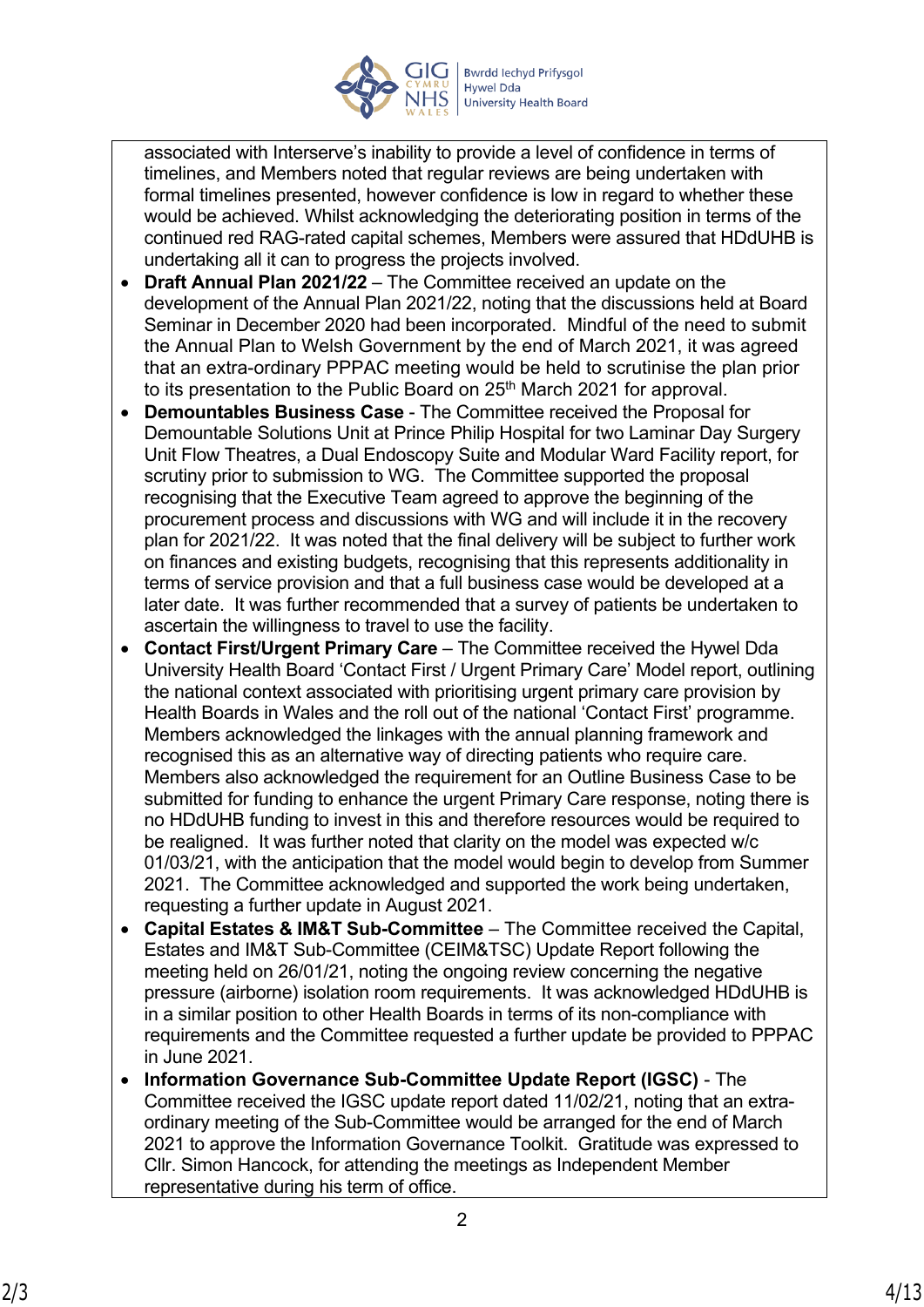

- **Corporate & Employment Policies**  The Committee approved the All Wales Special Leave Policy, All Wales Recruitment and Retention Payment Protocol, and Extension to Review Dates of Corporate Written Control Documentation.
- **Outcome of Advisory Appointments Committee** The Committee received the Advisory Appointments Committee (AAC) report, providing an update on the outcome of the AACs held between 30/11/20 and 02/02/21, and approved the appointments on behalf of the Board.
- **A Regional Collaboration for Health (ARCH)**  The Committee received the ARCH Portfolio Update Report, providing an update on the activities for the period December 2020/January 2021, noting that certain sections of the report should have been updated in line with the strategic Project Business Case submission to Welsh Government which would be fed back. Concern was expressed regarding the lack of consultation with HDdUHB concerning the deployment of the ARCH team into COVID-19 operational services within Swansea Bay University Health Board (SBUHB), noting that ARCH is a tripartite partnership between HDdUHB, SBUHB and Swansea University and therefore the importance that decision-making is made on a tripartite basis.
- **A Healthier Mid & West Wales Programme Business Case (PBC)**  The Committee received an update position with regard to the A Healthier Mid & West Wales PBC.

**Materion y mae angen Ystyriaeth neu Gymeradwyaeth Lefel y Bwrdd are u cyfer / Matters Requiring Board Level Consideration or Approval:**

• PPPAC Terms of Reference for ratification (Appendix 1)

**Risgiau Allweddol a Materion Pryder /Key Risks and Issues/ Matters of Concern:**

- **Integrated Performance Assurance Report (IPAR)** Concerns in regard to the in-month increase for patients waiting over 8 weeks for a diagnostic test with assurances received on the actions in place to address this by the time of the next reporting period.
- **Report on the Discretionary Capital Programme (DCP) 2020/21 & Capital Governance Update** – Concerns raised regarding the lack of investment for the Pond Street/Penlan project, with assurances provided that should services remain in Pond Street, then the infrastructure would be enhanced. Concerns were also raised in regard to the Women & Children's Phase II project's increasingly deteriorating position in terms of the risks posed to HDdUHB associated with Interserve's inability to provide a level of confidence in terms of timelines.
- **Capital Estates & IM&T Sub-Committee** Concerns raised regarding HDdUHB's non-compliance with negative pressure (airborne) isolation room requirements, similar to other Health Boards in Wales. A further update was requested to be provided to the Committee in June 2021.

**Busnes Cynlluniedig y Pwyllgor ar gyfer y Cyfnod Adrodd Nesaf / Planned Committee Business for the Next Reporting Period: Adrodd yn y Dyfodol / Future Reporting:**

In addition to the items scheduled to be reviewed as part of the Committee's work programme, following up progress of the various actions identified above will be undertaken.

**Dyddiad y Cyfarfod Nesaf / Date of Next Meeting:** 27th April 2021

3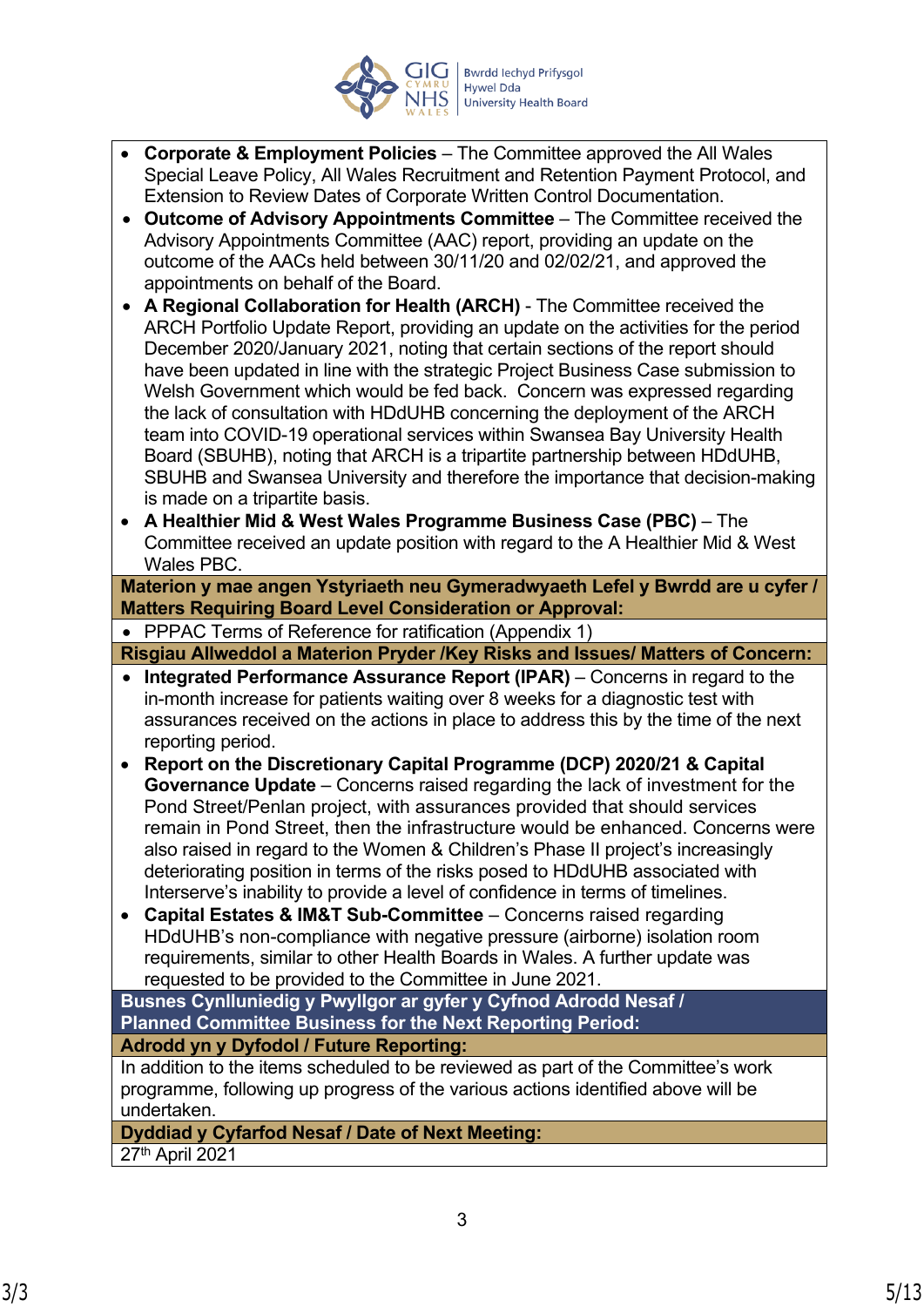

**PEOPLE, PLANNING & PERFORMANCE ASSURANCE COMMITTEE**

# **TERMS OF REFERENCE**

| <b>Versi</b>     | PEOPLE, PLANNING & PERFORMANCE ASSURANCE COMMITTEE |                          | <b>nts</b>                                                |
|------------------|----------------------------------------------------|--------------------------|-----------------------------------------------------------|
| V <sub>0.1</sub> | Hywel Daa University Health Board                  | <b>ZO.U3.ZUZU</b>        | Approved                                                  |
| V <sub>0.2</sub> | People, Planning & Performance Assurance Committee | 30.06.2020               | Approved                                                  |
| V <sub>0.3</sub> | Hywel Dda University Health Board                  | 30.07.2020               | Approved                                                  |
| V.04             | People, Planning & Performance Assurance Committee | 25.02.2021<br>17.03.2021 | <b>Discussed</b><br>Approved via<br><b>Chair's Action</b> |
| V.05             | Hywel Dda University Health Board                  | 25.03.2021               | For Approval                                              |
| V.06             |                                                    |                          |                                                           |
| V.07             |                                                    |                          |                                                           |
| V.08             |                                                    |                          |                                                           |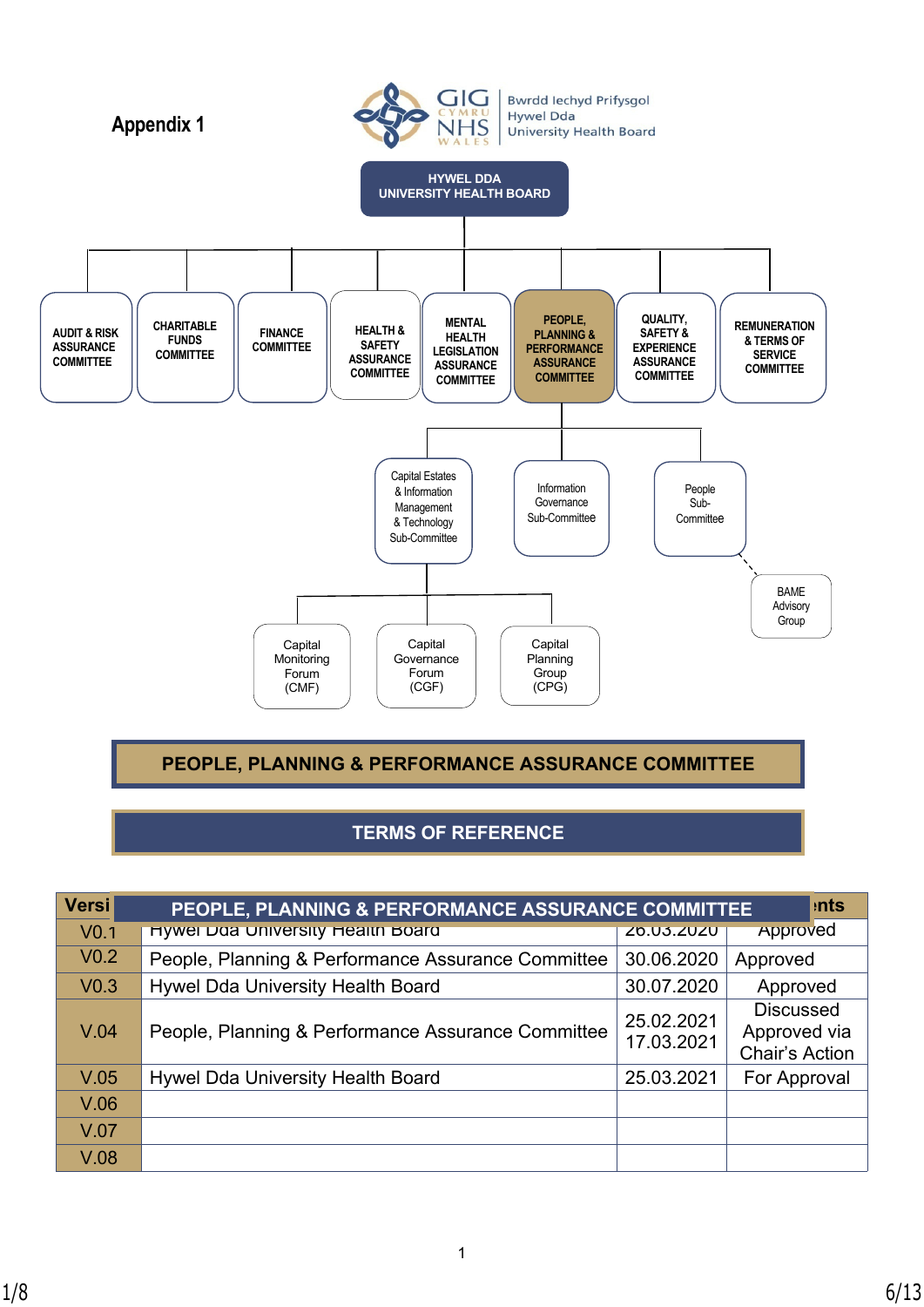## **1. Constitution**

1.1 The People, Planning & Performance Assurance Committee (the Committee) has been established as a Committee of the Hywel Dda University Health Board (HDdUHB) and constituted from 1st April 2020.

## **2. Purpose**

The purpose of the People, Planning & Performance Assurance Committee is to assure the Board on the following:

- 2.1 Provide assurance to the Board on compliance with legislation, guidance and best practice around the workforce and OD agenda.
- 2.2 Provide assurance to the Board on the implementation of the UHB's Workforce & OD Strategy and Enabling Plan, ensuring it is consistent with the Boards overall strategic direction and with any requirements and standards set for NHS bodies in Wales.
- 2.3 Provide assurance to the Board that the planning cycle is being taken forward and implemented in accordance with University Health Board and Welsh Government requirements, guidance and timescales.
- 2.4 Provide assurance to the Board that all plans put forward for the approval of the Health Board for improving the local population's health and developing and delivering high-quality, safe and sustainable services to patients, and the implementation of change, are consistent with the Board's overall strategic direction and any requirements and standards set for NHS bodies in Wales.
- 2.5 Provide assurance to the Board that the UHB's Emergency Management Plan is underpinned by policy and protocols, planning and performance targets and strategies to address risks to business continuity.
- 2.6 Provide assurance to the Board that, wherever possible, University Health Board plans are aligned with partnership plans developed with Local Authorities, Universities, Collaboratives, Alliances and other key partners, such as the Transformation Group who form part of A Regional Collaboration for Health (ARCH).
- 2.7 Provide support to the Board in its role of scrutinising performance and assurance on overall performance and delivery against Health Board plans and objectives, including delivery of key targets, giving early warning on potential performance issues and making recommendations for action to continuously improve the performance of the organisation and, as required, focus in detail on specific issues where performance is showing deterioration or there are issues of concern.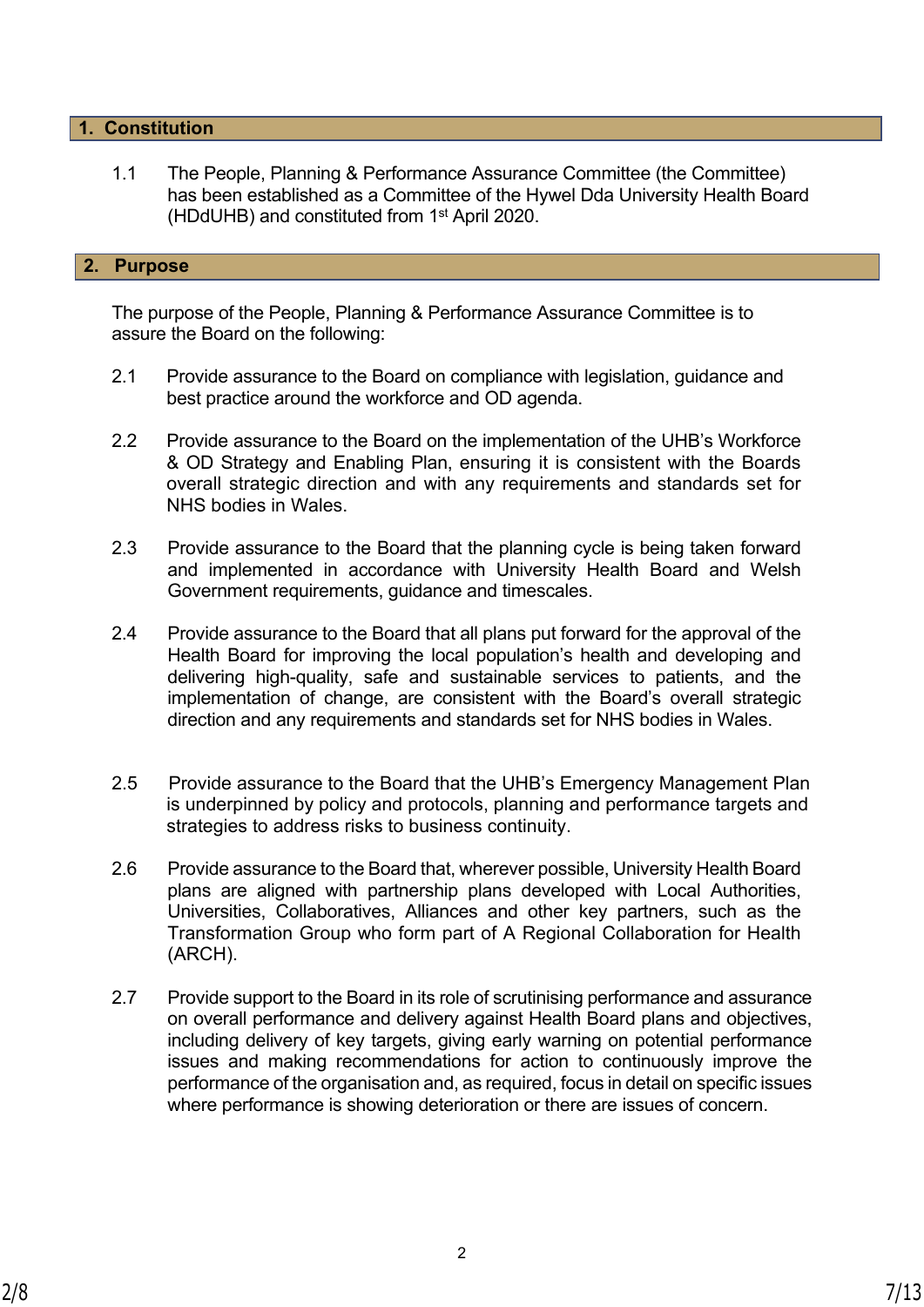- 2.8 Provide assurance to the Board that the data on which performance is assessed is reliable and of high quality and that any issues relating to data accuracy are addressed.
- 2.9 Seek assurance on the management of principal risks within the Board Assurance Framework (BAF) and Corporate Risk Register (CRR) allocated to the Committee and provide assurance to the Board that risks are being managed effectively and report any areas of significant concern e.g. where risk tolerance is exceeded, lack of timely action.
- 2.10 Recommend acceptance of risks that cannot be brought within the UHBs risk appetite/tolerance to the Board through the Committee Update Report.
- 2.11 Receive assurance through Sub-Committee Update Reports that risks relating to their areas are being effectively managed across the whole of the Health Board's activities (including for hosted services and through partnerships and Joint Committees as appropriate).

# **3. Key Responsibilities**

The People, Planning & Performance Assurance Committee shall:

- 3.1 Consider the implications for workforce planning arising from the development of HDdUHB's strategies and plans or those of its stakeholders and partners, including those arising from joint (sub) committees of the Board.
- 3.2 Consider the organisational development implications and advise in the development of plans required to deliver the change in culture, leadership and processes required by the Board.
- 3.3 Seek assurances that people and organisational development arrangements are appropriately designed and operating effectively to ensure the provision of high quality, safe services/programmes and functions across the whole of HDdUHB's activities.
- 3.4 Seek assurances that there is the appropriate culture and arrangements to allow HDdUHB to discharge its statutory and mandatory responsibilities with regard to:
	- equality, diversity and human rights (workforce & patient related)
	- Welsh language provision (workforce & patient related)
- 3.5 Ensure robust mechanisms are in place to deliver effective staff engagement and an organisational culture of effective leadership, innovation and continuous improvement, in accordance with HDdUHB's values and behaviour framework.
- 3.6 Recognise the work of staff through the regular presentation of staff stories, both positive and negative, to assure the Board where value has been added.
- 3.7 Approve Appointments made by the Advisory Appointments Committee.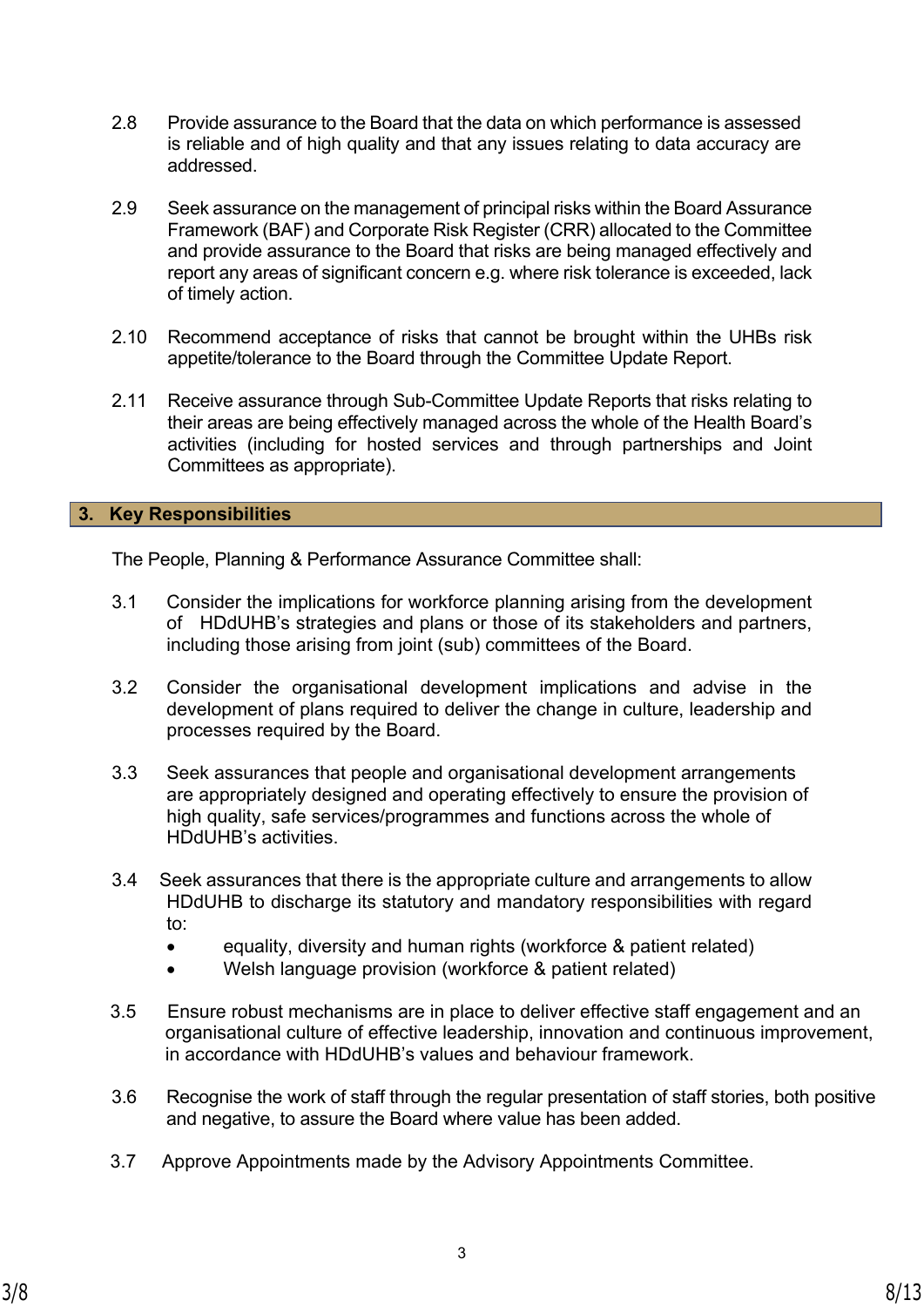- 3.8 Monitor the development and delivery of the underpinning enabling strategies within the scope of the Committee, aligned to the organisation's objectives and Three Year Plan for sign off by the Board.
- 3.9 Assure the development of delivery plans within the scope of the Committee, their alignment to the Three Year Plan/IMTP, their delivery, and any corrective action needed when plans are off track.
- 3.10 Quality assure and approve all delivery plans required by Welsh Government, ensuring alignment with the University Health Board's strategy and priorities.
- 3.11 Ensure that best practice and national guidelines are adopted in service development plans and pathways.
- 3.12 Ensure that service/business continuity plans are in place for major incidents and emergency situations that affect the provision of normal services, that staff have been trained to enable them to manage a major incident or emergency, and that lessons learned are incorporated into future planning.
- 3.13 Ensure significant service change proposals approved by the Board pass through a gateway process before being approved by the Committee for implementation.
- 3.14 On behalf of the Board, and subject to its direction and approval, develop and regularly review the performance management framework and reporting template, ensuring it includes meaningful, appropriate and integrated performance measures, timely performance data and clear commentary relating to the totality of the services for which the Board is responsible, including workforce performance matters.
- 3.15 Scrutinise the performance reports prepared for submission to the Board, ensure exception reports are provided where performance is off track, and undertake deep dives into areas of performance as directed by the Board.
- 3.16 Scrutinise the performance reports for submission to the Board and related to external providers.
- 3.17 Ensure robust interface protocols are in place with regard to the NHS Wales Shared Service Partnership and test their efficacy on a planned programme of review
- 3.18 Provide advice and assurance to the University Health Board in relation to the effectiveness of local partnership governance arrangements.
- 3.19 Provide assurance to the Board that arrangements for Capital, Estates and IM&T are robust.
- 3.20 Consider proposals from the Capital, Estates and IM&T Sub Committee on the allocation of capital and agree recommendations to the Board.
- 3.21 Provide assurance to the Board that arrangements for information governance are robust.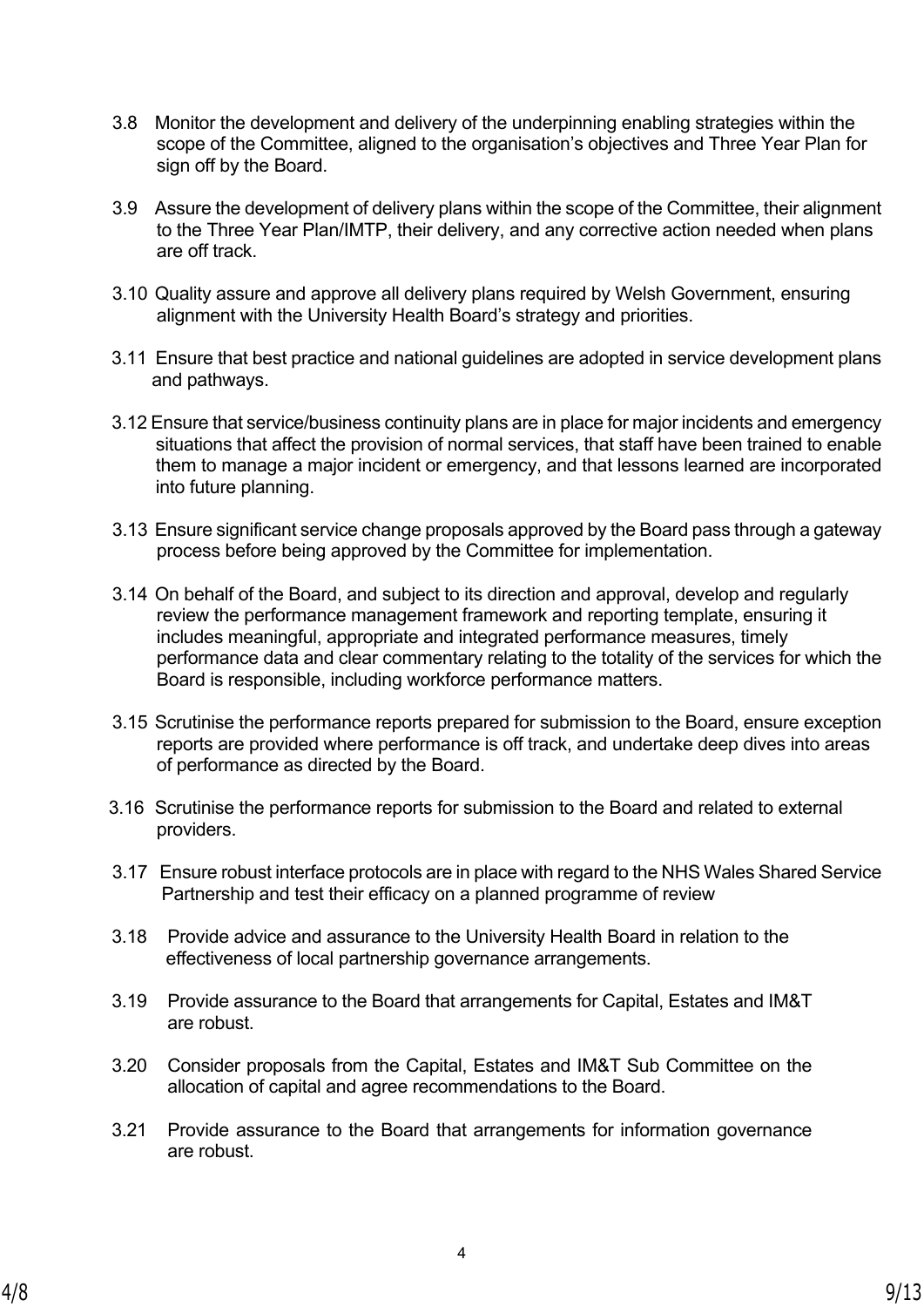- 3.22 Refer business and planning matters which impact on quality and safety to the Quality, Safety & Experience Assurance Committee (QSEAC), and vice versa.
- 3.23 Approve corporate and workforce policies and plans within the scope of the Committee.
- 3.24 Review and approve the annual work plans for the Sub Committees which have delegated responsibility from the People, Planning and Performance Assurance Committee and oversee delivery.
- 3.25 Agree issues to be escalated to the Board with recommendations for action.

#### **4. Membership**

4.1 Formal membership of the Committee shall comprise of the following:

#### **Member**

Independent Member (Chair)

Independent Member (Vice Chair)

4 x Independent Members

4.2 The following should attend Committee meetings:

| In Attendance                                                                        |  |  |
|--------------------------------------------------------------------------------------|--|--|
| Director of Strategic Development & Operational Planning (Joint Lead Executive)      |  |  |
| Director of Workforce & Organisational Development (Joint Lead Executive)            |  |  |
| Director of Finance                                                                  |  |  |
| <b>Director of Operations</b>                                                        |  |  |
| <b>Medical Director/ Deputy CEO</b>                                                  |  |  |
| Director of Therapies & Health Sciences                                              |  |  |
| Director of Public Health                                                            |  |  |
| Director of Primary, Community & Long Term Care                                      |  |  |
| Hywel Dda Community Health Council representative (not counted for quoracy purposes) |  |  |

4.3 Membership of the Committee will be reviewed on an annual basis.

## **5. Quorum and Attendance**

- 5.1 A quorum shall consist of no less than three of the membership and must include as a minimum the Chair or Vice Chair of the Committee, and two other Independent Member(s), together with a third of the In Attendance members.
- 5.2 The membership of the Committee shall be determined by the Board, based on the recommendation of the UHB Chair, taking into account the balance of skills and expertise necessary to deliver the Committee's remit, and subject to any specific requirements or directions made by the Welsh Government.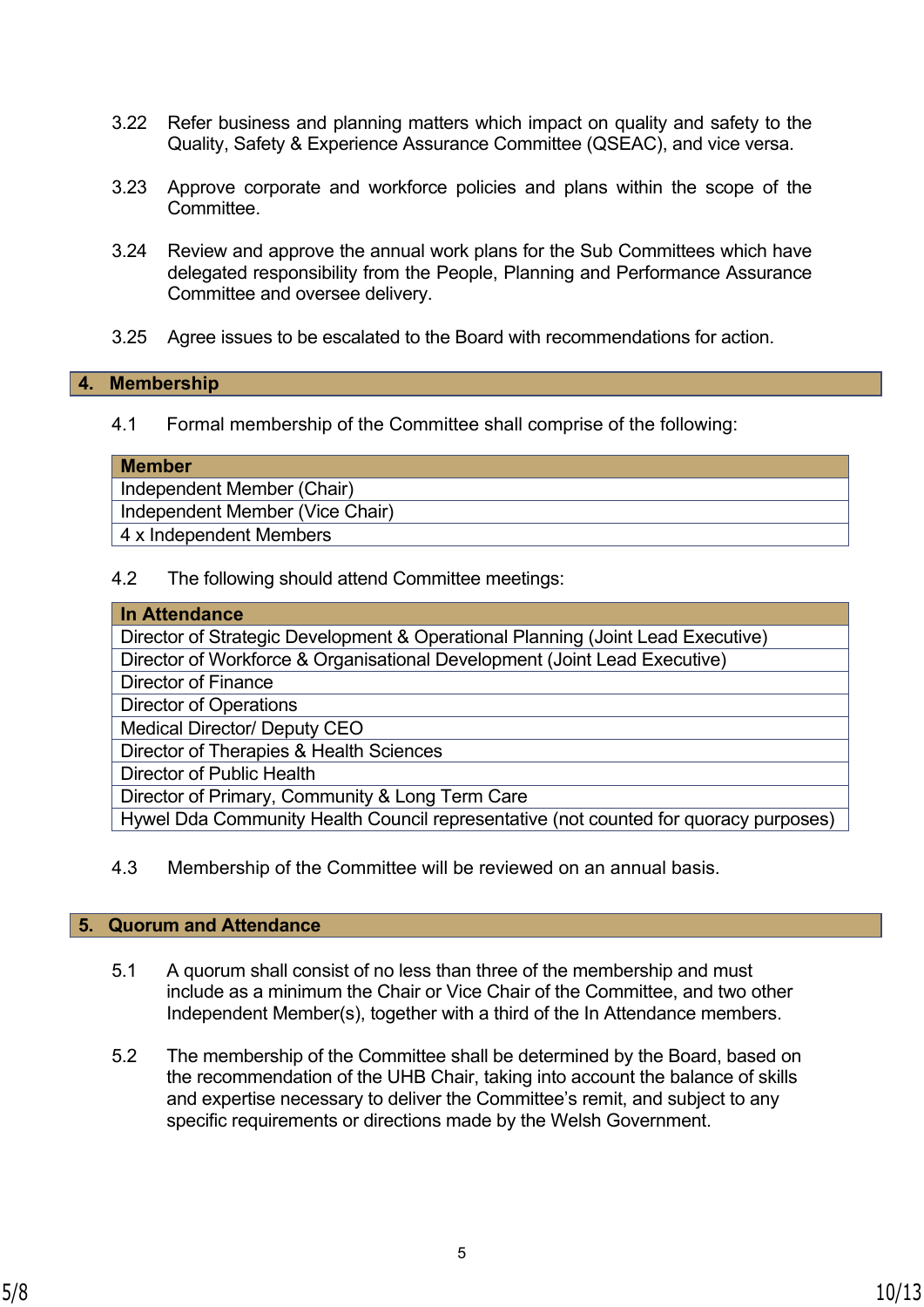- 5.3 Any senior officer of the UHB or partner organisation may, where appropriate, be invited to attend, for either all or part of a meeting to assist with discussions on a particular matter.
- 5.4 The Committee may also co-opt additional independent external 'experts' from outside the organisation to provide specialist skills.
- 5.5 Should any officer member be unavailable to attend, they may nominate a deputy with full voting rights to attend in their place, subject to the agreement of the Chair.
- 5.6 The Chairman of the UHB reserves the right to attend any of the Committee's meetings as an ex officio member.
- 5.7 The Head of Internal Audit shall have unrestricted and confidential access to the Chair of the People, Planning & Performance Assurance Committee.
- 5.8 The Committee can arrange to meet with Internal Audit and External Audit (and, as appropriate, nominated representatives of Healthcare Inspectorate Wales), without the presence of officers, as required.
- 5.9 The Chair of the People, Planning & Performance Assurance Committee shall have reasonable access to Executive Directors and other relevant senior staff.
- 5.10 The Committee may ask any or all of those who normally attend but who are not members to withdraw to facilitate open and frank discussion of particular matters.

## **6. Agenda and Papers**

- 6.1 The Committee Secretary is to hold an agenda setting meeting with the Chair and/or Vice Chair and the Lead Director(s) (Executive Director of Planning, Performance & Commissioning and Executive Director of Workforce & OD), at least **six** weeks before the meeting date.
- 6.2 The agenda will be based around the Committee work plan, identified risks, matters arising from previous meetings, issues emerging throughout the year, and requests from Committee members. Following approval, the agenda and timetable for request of papers will be circulated to all Committee members.
- 6.3 All papers must be approved by the Lead/relevant Director(s).
- 6.4 The agenda and papers will be distributed **seven** days in advance of the meeting.
- 6.5 The minutes and action log will be circulated to members within **ten** days to check the accuracy.
- 6.6 Members must forward amendments to the Committee Secretary within the next **seven** days. The Committee Secretary will then forward the final version to the Committee Chair for approval.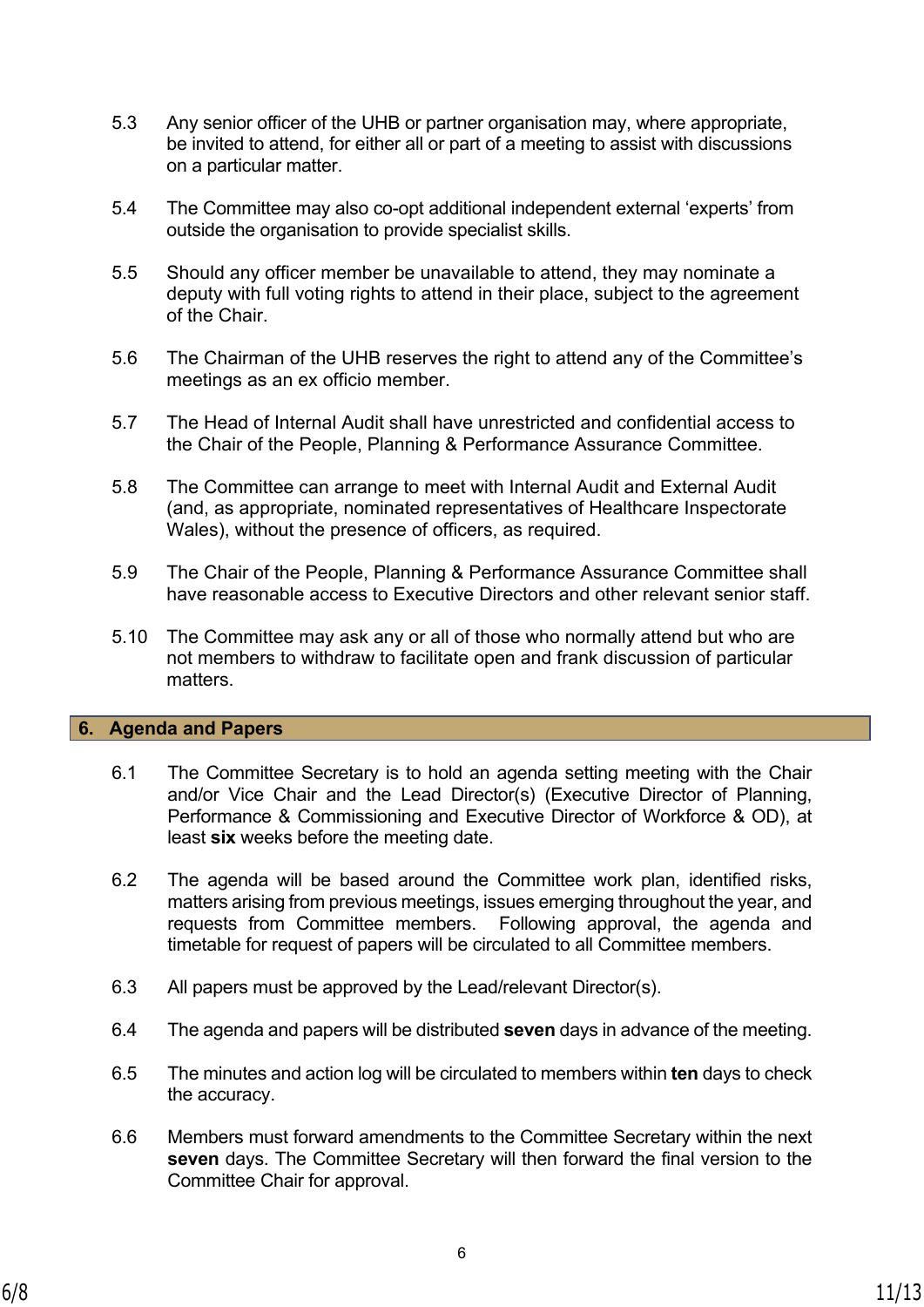## **7. In Committee**

7.1 The Committee can operate with an In Committee function to receive updates on the management of sensitive and/or confidential information.

#### **8. Frequency of Meetings**

- 8.1 The Committee will meet bi-monthly and shall agree an annual schedule of meetings. Any additional meetings will be arranged as determined by the Chair of the Committee in discussion with the Lead Executive(s).
- 8.2 The Chair of the Committee, in discussion with the Committee Secretary, shall determine the time and the place of meetings of the Committee and procedures of such meetings.

### **9. Accountability, Responsibility and Authority**

- 9.1 Although, as set out within these terms of reference, the Board has delegated authority to the Committee for the exercise of certain functions, it retains overall responsibility and accountability for ensuring the quality and safety of healthcare for its citizens, through the effective governance of the organisation.
- 9.2 The Committee is directly accountable to the Board for its performance in exercising the functions set out in these terms of reference.
- 9.3 The Committee shall embed the UHB's vision, corporate standards, priorities and requirements, e.g. equality and human rights, through the conduct of its business.
- 9.4 The requirements for the conduct of business as set out in the UHB's Standing Orders are equally applicable to the operation of the Committee.

## **10. Reporting**

- 10.1 The Committee, through its Chair and members, shall work closely with the Board's other Committees, including joint/sub committees and groups, to provide advice and assurance to the Board through the: 10.1.1 joint planning and co-ordination of Board and Committee business; 10.1.2 sharing of information.
- 10.2 In doing so, the Committee shall contribute to the integration of good governance across the organisation, ensuring that all sources of assurance are incorporated into the Board's overall risk and assurance framework.
- 10.3 The Committee may establish sub-committees or working/task and finish groups to carry out on its behalf specific aspects of Committee business. The Committee will receive an update following each sub-committee or working/task